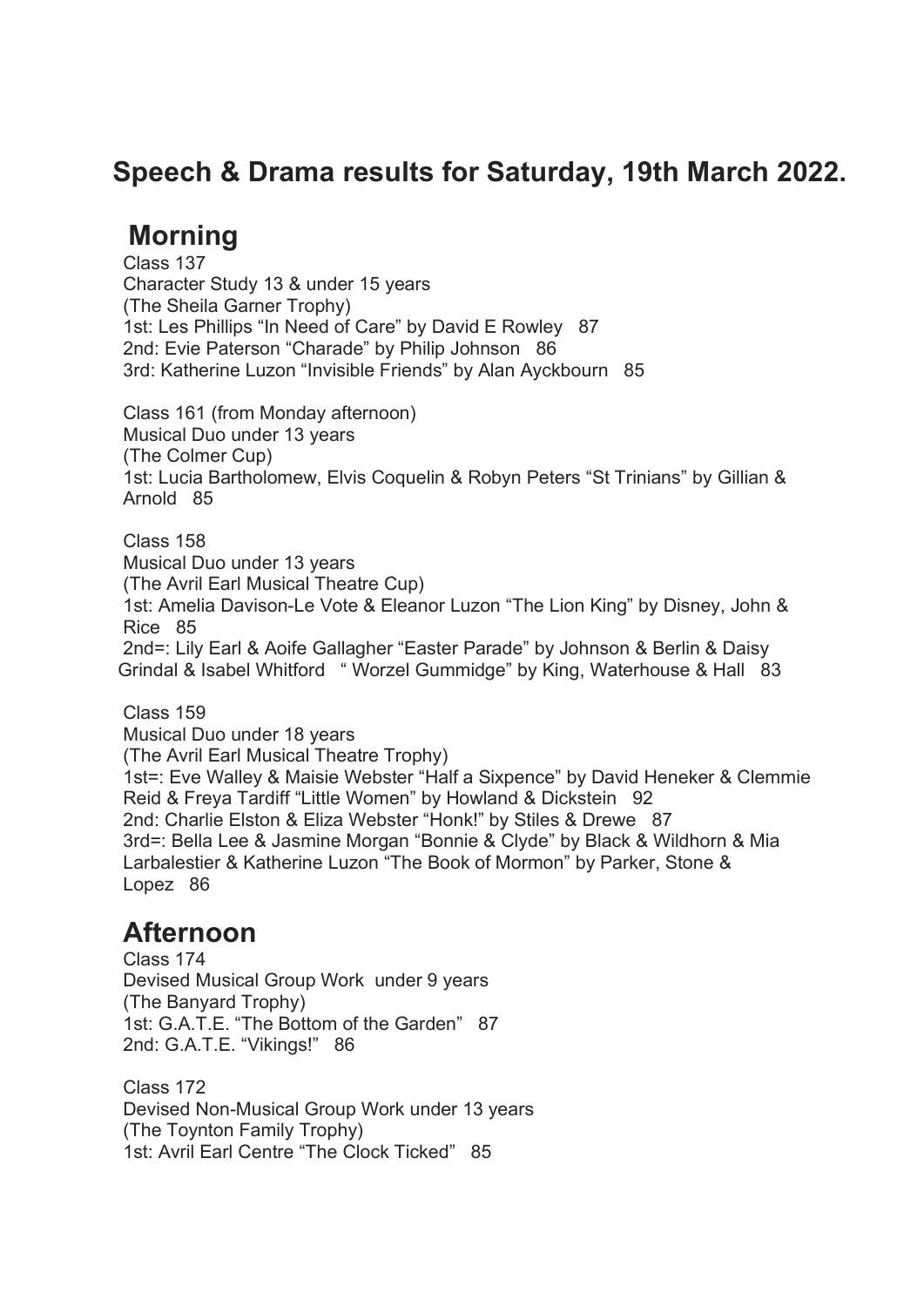Class 175 Devised Musical Group Work under 13 years (The George Foote Trophy) 1st: G.A.T.E. "Cinders' Silence" 85

Class 180 A Scene under 11 years (The Guernsey Press Trophy) 1st: Avril Earl Centre "Golden Trip to Neverland" by Hayley Cotton 86 2nd: G.A.T.E. "Romeo & Juliet Sped Up" by Hannah Thomas 85 3rd: G.A.T.E. " Snow White Rap" by Val Neubecker 84

Class 177 Scripted Musicsl Group Work under 11 years (The Paris-Smith Trophy) 1st: G.A.T.E. " Elf, the Musical" by Martin & Meehan 87

# **Evening**

Class 177 Scripted Musical Group Work under 13 years (The Armstrong Continuity Award) 1st: G.A.T.E. "Captain Louie" by Schwartz 85

Class 173 Devised Non-Musical Group Work under 18 years (The Wegerer Family Trophy) 1st: Avril Earl Centre "Why?" 85

Class 176 Devised Musical Group Work under 18 years (The Bob Thompson Trophy) 1st: G.A.T.E. "The Good King & The Evil Wizard" 87

Class 198 Musical Character Study 18 years & over (The Cecil Cook Memorial Trophy) 1st: Darren Alderton "Chicago" by Kander & Ebb 88 2nd: Christa Tee "A Little Night Music" by Stephen Sondheim 83

Class 214 Scripted Musical Group Work Open (The Munro Trophy) 1st: G.A.T.E. "Spamalot" by Du Prez & Idle 93